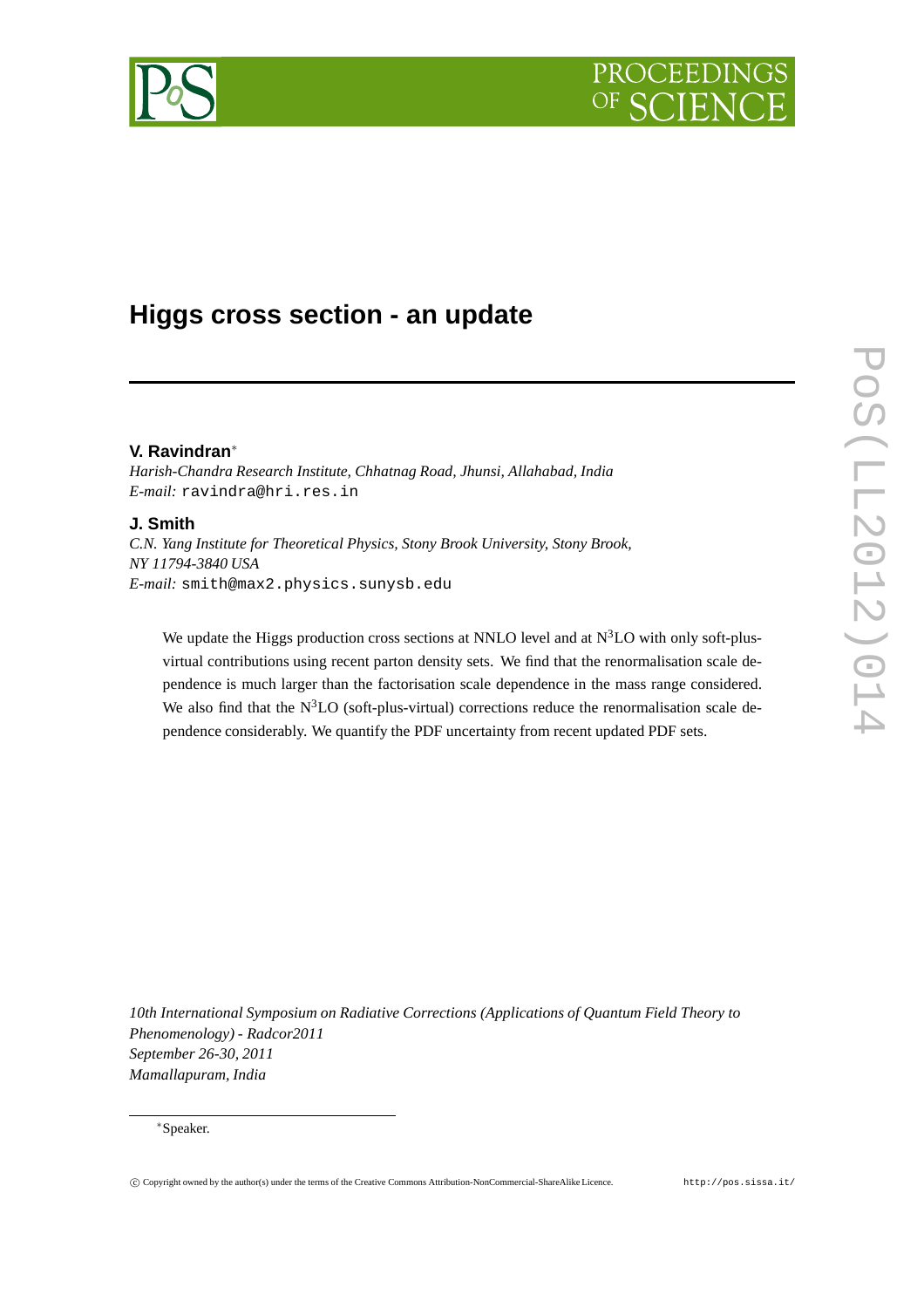Dedicated studies of high energy physics by both experimentalists and theorists have lead to a better understanding of physics at high scales. The Standard Model (SM) of particle physics, based on the gauge symmetry  $SU(3)_C \times SU(2)_L \times U(1)_Y$ , has been enormously successful in explaining decades of data from various high energy experiments and other sources. The stringent tests of the SM have been going on for a long time in various high energy facilities and they will continue at the Large Hadron Collider (LHC) at CERN, Geneva. Precise predictions of most of the important observables that can test the SM are now available due to significant advances in theoretical high energy physics. Of course the SM is not expected to explain all of high energy physics and it is known that it has shortcomings. For example, the observed neutrino mass, the dark matter content and the baryon number asymmetry of our universe are a few of the well known examples of observables that the SM has no explanation so far. These issues have been addressed for quite sometime which lead to various extensions of the SM mostly based on enlarged symmetry groups and/or space time dimensions. Like the SM, these extensions have to pass similar tests to establish their relevance to high energy physics. In the electroweak sector of the SM and also in the beyond the SM (BSM) obtaining non-zero masses for the electroweak gauge bosons and the fermionic particles is a hard task because the gauge symmetry that governs the interaction of gauge particles and fermions puts severe restrictions on the their allowed mass terms. The symmetry breaking mechanism plays an important role to achieve this task. In the SM, the weak gauge bosons  $W^{\pm}$ , *Z* and fermions obtain non-zero masses through the introduction of a complex scalar  $SU(2)_L$  doublet, called the Higgs field which acquires a non-zero vacuum expectation value. In other words, spontaneous breaking of the  $SU(2)_L \times U(1)_Y$  symmetry to  $U(1)_{em}$  generates masses for weak bosons and fermions. In some of the extensions of SM, similar mechanisms require more than one complex scalar doublet to get the right mass spectrum. This mechanism, often called the Higgs mechanism, is not the only way to achieve this task and there exist several other mechanisms to obtain the required mass spectrum without introducing complex scalar fields. Needless to say all of them have many other predictions which serve as tests for the correctness of these mechanisms.

In the SM the spontaneous symmetry breaking mechanism through a complex scalar doublet not only generates non-zero masses for weak bosons and fermions but also introduces a massive scalar particle, namely the Higgs boson. The Higgs boson has definite couplings to weak bosons and fermions as well as with themselves. The vacuum expectation value of the Higgs field and the mass of the Higgs boson completely determine the scalar sector of the SM. The value of the vacuum expectation value has been known from the observation of weak bosons and their electroweak properties. The only unknown parameter to date is the mass of the Higgs boson, which also determines its coupling to weak bosons and fermions that get their mass through the Higgs mechanism. Direct searches and precision studies of various SM parameters at the LEP and the Tevatron have already provided a wealth of information on where to find the Higgs boson at the LHC. One of the prime goals of the LHC is to look for the the Higgs boson so that the mechanism responsible for the generation of masses for the weak bosons and fermions can be tested. The earlier bounds on the mass reveal that the Higgs boson is not too heavy and it can decay to various SM particles. These decay modes can be used to search for the Higgs boson and also determine its couplings to SM particles. Such an effort has already gone into various studies in earlier experiments and it is underway at the LHC.

Searches for the Higgs boson in collider experiments have been very successful due to dedi-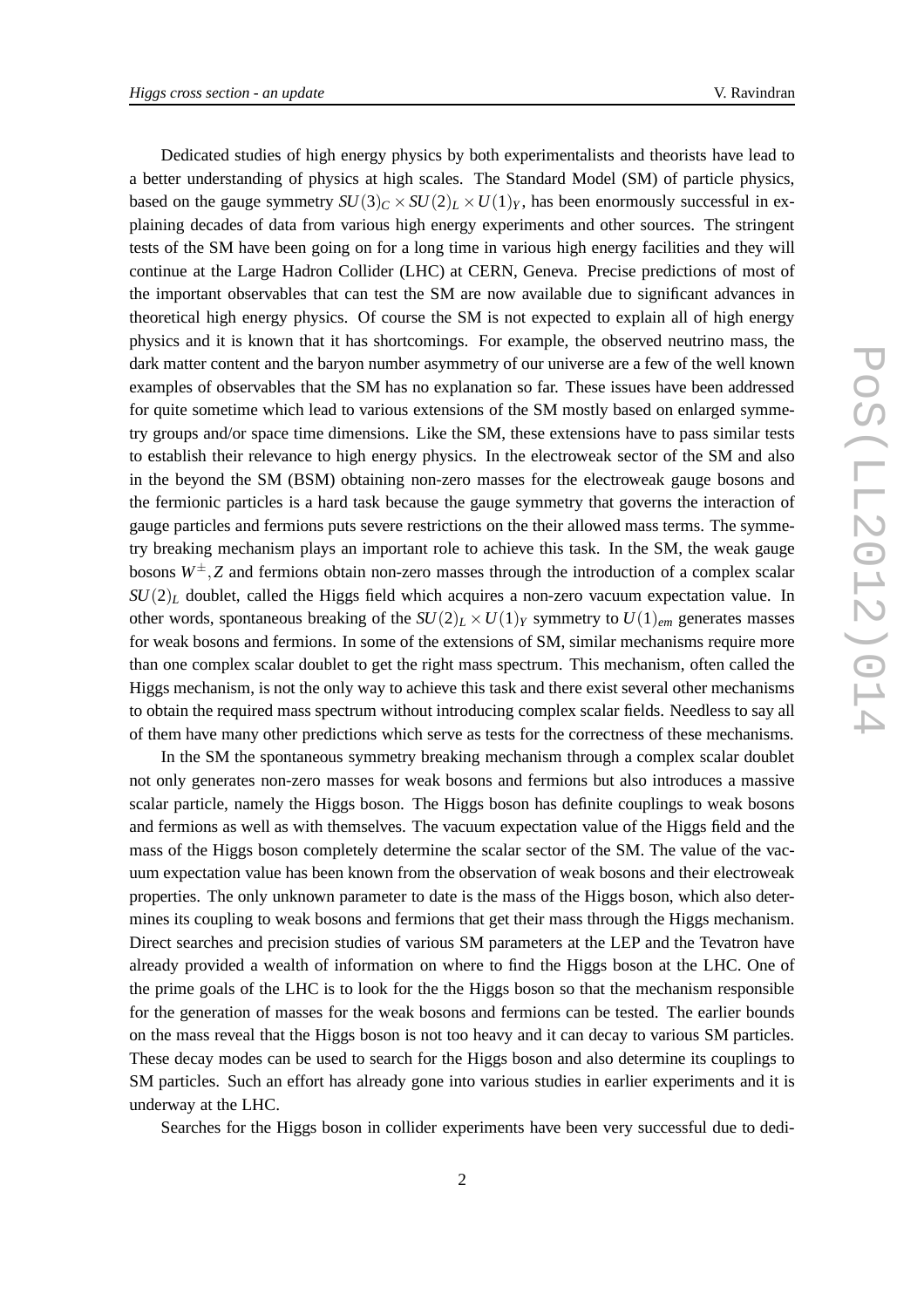cated efforts in searching for observables resulting from various production and decay modes and precise predictions from the theory for these observables. At the LHC Higgs bosons are produced dominantly through gluon-gluon fusion via a top quark loop at leading order in perturbation theory. Due to the non-zero Yukawa coupling for the Higgs boson to top quarks and large gluon flux at the LHC, this dominant production mode can be used in the earlier stages of searches for the Higgs boson. When the energy of the LHC is increased to its designed value and runs with large luminosity over several years then the other subdominant production modes such as vector boson fusion and the associated production of Higgs boson with weak vector bosons and top quarks will be important. In this note, we restrict ourselves to the dominant production mode and the related theoretical developments which lead to a precise prediction for the Higgs production cross section beyond leading order in perturbation theory. This means that the theory of strong interactions, namely Quantum Chromodynamics (QCD) plays an important role in predictions. The Higgs production cross section at the LHC can be computed in QCD using the parton distribution functions  $f_a(w, \mu_F^2)$  of partons in the incoming protons and the parton level scattering cross sections  $\Delta_{ab}^H$  to produce the Higgs boson:

$$
\sigma^{H}(S, m_{H}^{2}) = \frac{\pi G_{B}^{2}}{8(N^{2}-1)} \sum_{a,b=q,\overline{q},g} \int_{x}^{1} dy \, \Phi_{ab}(y,\mu_{F}^{2}) \, \Delta_{ab}^{H}\left(\frac{x}{y}, m_{H}^{2}, \mu_{F}^{2}, \mu_{R}^{2}\right), \tag{1}
$$

where  $x = m_H^2/S$ ,  $N = 3$  and the factor  $G_B$  can be found in [1]. The flux  $\Phi_{ab}(y, \mu_F^2)$  is given by

$$
\Phi_{ab}(y,\mu_F^2) = \int_y^1 \frac{dw}{w} f_a(w,\mu_F^2) f_b\left(\frac{y}{w},\mu_F^2\right). \tag{2}
$$

The factorisation and renormalisation scales are given by  $\mu_F$  and  $\mu_R$  respectively. The partonic cross section  $\Delta_{ab}^H$  contains both soft-plus-virtual (*sv*) as well as hard contributions:

$$
\Delta_{ab}^H(z, m_H^2, \mu_R^2, \mu_F^2) = \Delta_{g,S}^{sv}(z, m_H^2, \mu_R^2, \mu_F^2) + \Delta_{ab}^{H, hard}(z, m_H^2, \mu_R^2, \mu_F^2).
$$
 (3)

The soft-plus-virtual contributions, as the name suggests, come from all the subprocesses where real gluons in the final states as well as virtual gluons in the loops become soft. The hard part of the partonic cross section is the remaining contribution from these subprocesses.

In perturbative QCD (pQCD), the partonic cross section for Higgs boson production resulting from the dominant production mechanism, namely gluon-gluon fusion, is known up to next-to-next to leading order (NNLO) level in QCD [2, 3, 4, 5, 6, 7, 8, 9]. Beyond NLO, the Higgs production cross sections are known only in the large top quark mass limit but the corrections due to finite top quark mass are now available in [10]. Two loop electroweak corrections at leading order in  $\alpha$  are available, see [11]. One loop corrections to the real radiation processes  $q\bar{q} \rightarrow gh$  and  $qg \rightarrow gh$  are known, see [12] and for mixed QCD and electroweak contributions with a light quark, see [13]. It is well known that the NLO cross section computed with finite top and bottom quark masses agrees to within rescaled by the LO order cross section computed with finite top and bottom quark masses even at high Higgs masses. Inclusion of the exact bottom quark loop and its interference with the top quark loop up to NLO level and to resummation upto NLL level can reduce the cross section by about 1.5% for low Higgs mass. Two loop electroweak corrections can be included either by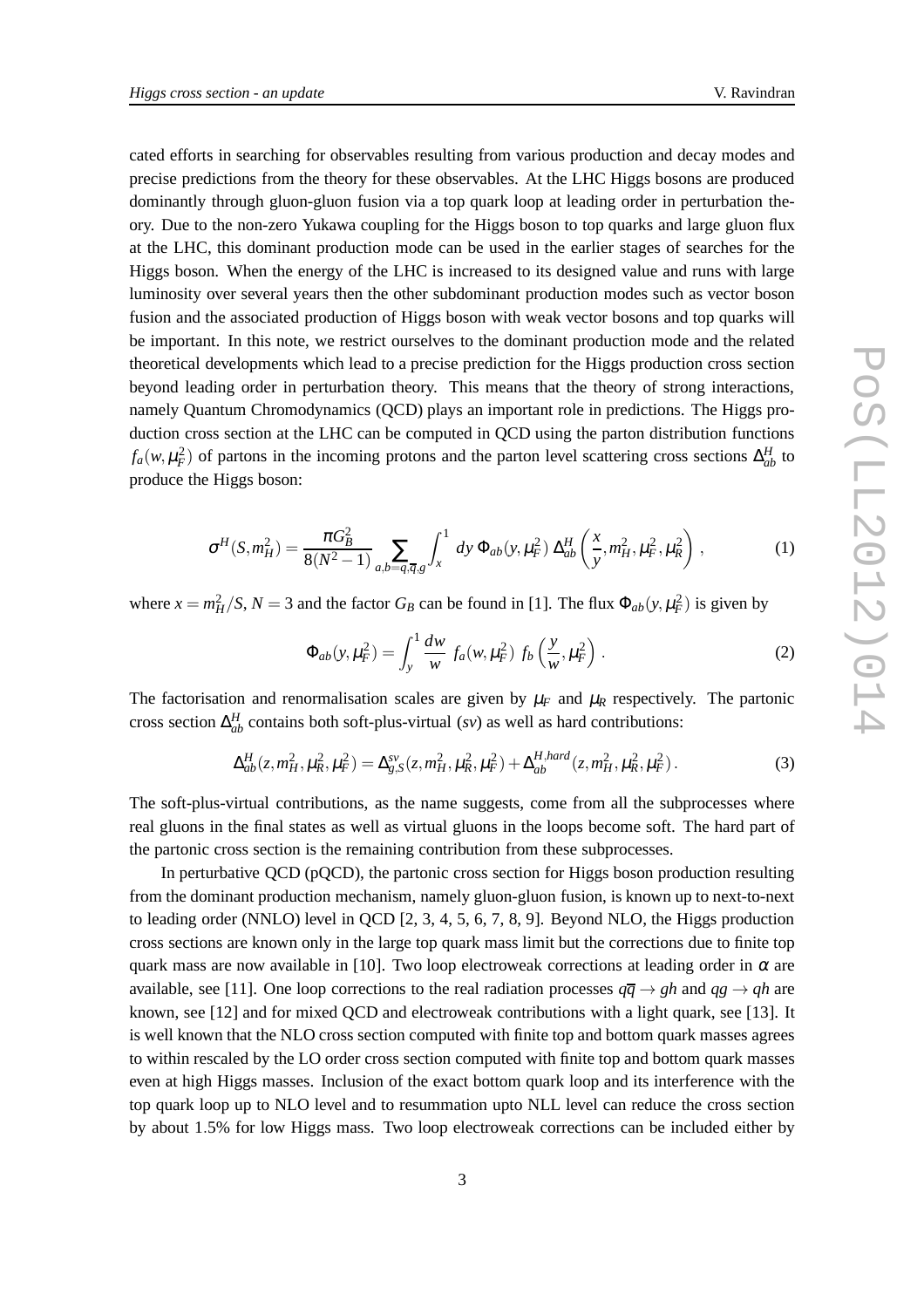multiplying the full NNLO corrected cross section or by multiplying only LO cross section. In the former case there is an increase in cross section by 5% while the later gives the variations of the cross section from  $-3\%$  to  $+2\%$  for Higgs mass ranging from 115 to 800 GeV. Sub leading terms in the large *m<sup>t</sup>* limit give 1% correction to the NNLO corrected cross section computed in the  $m_t \rightarrow \infty$  limit for the Higgs mass,  $m_H < 300 GeV$ .

Due to several important results at three loop level that are available [14, 15, 16, 17, 18, 19], the resummation up to  $N^3LL$  has also become a reality, for resummation exponents see [20, 21, 22, 23]. In [20, 23], the dominant soft gluon contributions to  $N<sup>3</sup>LO$  contributions have been computed for the Higgs production cross sections using the form factors and splitting functions that are known up to N<sup>3</sup>LO. In [23], this approach has been extended to N<sup>4</sup>LO to get most of the dominant terms that result from soft gluons. In this article, we discuss the impact of these contributions, i.e., soft-plus-virtual contributions at  $N<sup>3</sup>LO$  level on the Higgs production cross sections. We will also study the uncertainties resulting from various choices of parton distributions. We do not include electroweak and mixed QCD-electroweak effects in this study because they do not significantly affect the estimates of the error resulting from QCD perturbative results and parton distribution functions. Such effects are well documented in [24, 25] which discusses an update on Higgs cross sections at 8 TeV.

Before we present our numerical results, we give a brief overview of how the soft-plus-virtual part of the Higgs cross section is obtained. Thanks to a) factorisation of ultraviolet, soft and collinear contributions in the QCD amplitudes and in the parton level cross sections and b) renormalisation group invariance, we can systematically exponentiate the resulting finite contributions coming from soft gluons present in real and virtual subprocesses after taking into account UV renormalisation and mass factorisation. Note that various UV and infrared singularities cancel among themselves leaving the exponent finite order-by-order in perturbation theory. Hence, the soft-plus-virtual part of the cross section  $(\Delta_{g,S}^{sv}(z, q^2, \mu_R^2, \mu_F^2))$  can be written as

$$
\Delta_{g,S}^{sv}(z,q^2,\mu_R^2,\mu_F^2) = \mathscr{C} \exp\left(\Psi_S^g(z,q^2,\mu_R^2,\mu_F^2,\varepsilon)\right)\Big|_{\varepsilon=0},\tag{4}
$$

where Ψ *g*  $S^g(z, q^2, \mu_R^2, \mu_F^2, \varepsilon)$  is a finite distribution. Here  $\Psi_S^g$  $S^g$ (*z*,*q*<sup>2</sup>,  $\mu_R^2$ ,  $\mu_F^2$ ,  $\varepsilon$ ) is computed in 4 +  $\varepsilon$ dimensions via

$$
\Psi_{S}^{g}(z,q^{2},\mu_{R}^{2},\mu_{F}^{2},\varepsilon) = \left(\ln\left(Z^{g}(\hat{a}_{s},\mu_{R}^{2},\mu^{2},\varepsilon)\right)^{2} + \ln\left|\hat{F}^{g}(\hat{a}_{s},Q^{2},\mu^{2},\varepsilon)\right|^{2}\right)\delta(1-z)
$$

$$
+2\,\Phi_{S}^{g}(\hat{a}_{s},q^{2},\mu^{2},z,\varepsilon) - 2\,\mathscr{C}\ln\Gamma_{gg}(\hat{a}_{s},\mu^{2},\mu_{F}^{2},z,\varepsilon). \tag{5}
$$

The symbol " $\mathscr{C}$ " means convolution. For example,  $\mathscr{C}$  acting on an exponential of a function  $f(z)$  has the following expansion:

$$
\mathscr{C}e^{f(z)} = \delta(1-z) + \frac{1}{1!}f(z) + \frac{1}{2!}f(z) \otimes f(z) + \frac{1}{3!}f(z) \otimes f(z) \otimes f(z) + \cdots
$$
 (6)

In our case  $f(z)$  is a distribution such as  $\delta(1-z)$  and  $\mathscr{D}_i$ , where

$$
\mathscr{D}_i = \left[ \frac{\ln^i(1-z)}{(1-z)} \right]_+ \qquad i = 0, 1, \cdots \tag{7}
$$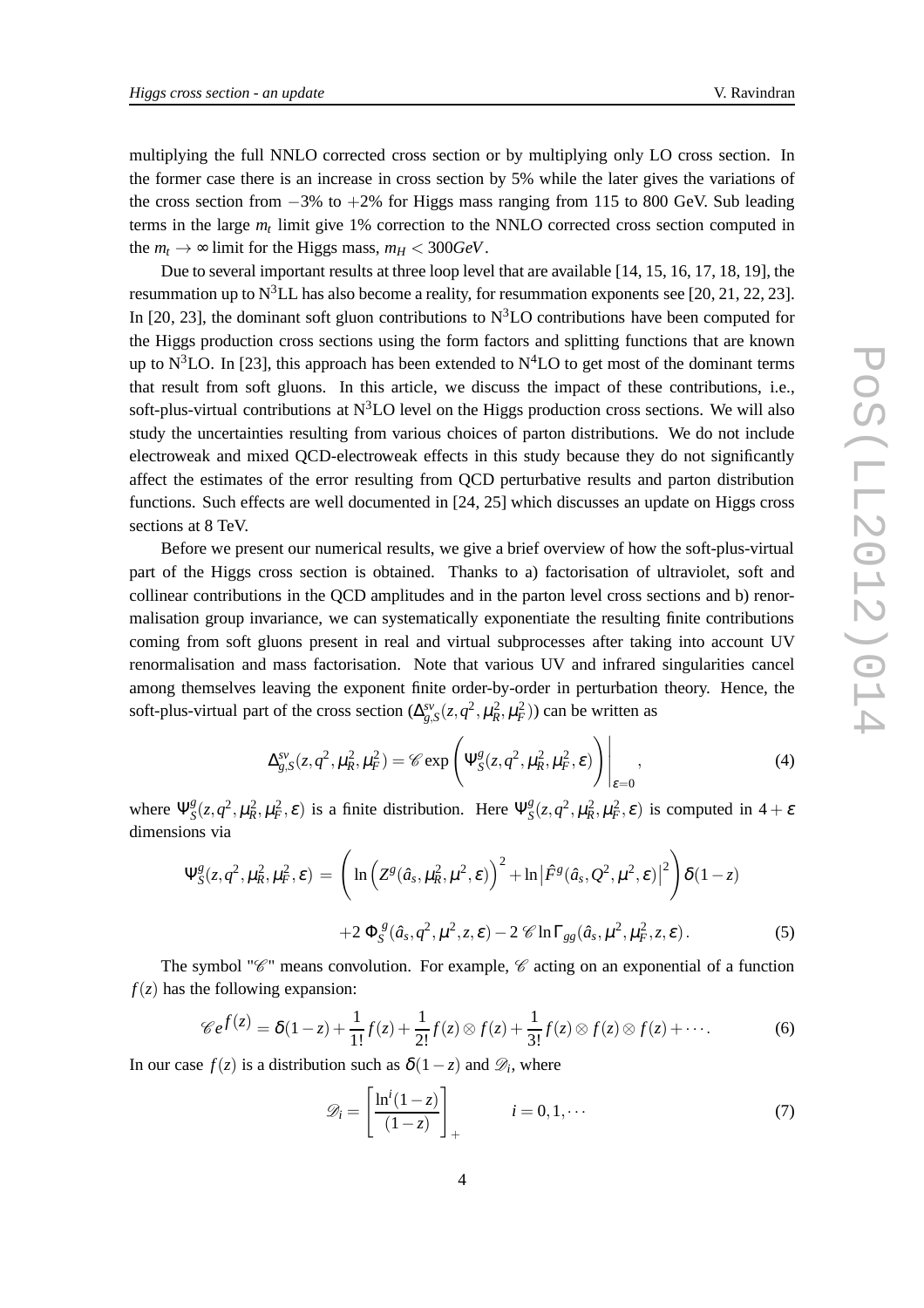and the symbol  $\otimes$  is nothing but the Mellin convolution. Here, we drop all the regular functions after all the convolutions are done as we are only interested in the soft-plus-virtual parts of the cross sections.

In the following we explain the various terms that appear in eqn.(5). Since we work in the large top quark mass limit, the top quark degrees of freedom can be safely integrated out. This gives us an effective theory where the Higgs boson can directly couple to the massless gauge bosons, namely the gluons. Because of this an additional renormalisation constant  $Z^g(\hat{a}_s, \mu_R^2, \mu^2, \varepsilon)$ is required to remove the UV divergences. In the  $\overline{\text{MS}}$  scheme, this contains only poles in  $\varepsilon$ . We have expanded this renormalisation constant in terms of the unrenormalised strong coupling constant  $\hat{a}_s = \hat{g}_s^2/(16\pi^2)$  and the scale  $\mu^2$  appears in order to keep the coupling constant  $\hat{g}_s$  dimensionless in *n* dimensions.  $\mu_R$  is the UV renormalisation scale at which the parameters and fields of QCD are renormalised.  $\hat{F}^g(\hat{a}_s, Q^2, \mu^2)$  is the form factor that describes the Higgs-gluon-gluon vertex expanded in terms of  $\hat{a}_s$ . The scale is given by  $Q^2 = -q^2 = -m_H^2$ , with  $m_H$  the mass of the Higgs boson. The scaling variable *z* is the ratio of  $m_H^2/\hat{s}$ , where  $\hat{s}$  is the center-of-mass of the partonic system. This function  $\Phi_{S}^{\ \beta}$  $S^g$  ( $\hat{a}_s$ ,  $q^2$ ,  $\mu^2$ , *z*) is called the soft distribution function. The distribution  $\Phi_{\scriptscriptstyle S}^{\;\;\delta}$  $\int_S^g(\hat{a}_s, q^2, \mu^2, z, \varepsilon)$  contains all the soft gluon contributions resulting from parton subprocesses where at least one of the outgoing partons becomes soft. The contributions can come from tree level partonic subprocesses as well as from the virtual processes with at least one or more soft partons in the final state. These can be evaluated again in perturbation theory in terms of  $\hat{a}_s$ .

Both real emission and virtual subprocesses are sensitive to collinear partons which give singular contributions when they are massless. The final state collinear singularities cancel among themselves when they are summed in an infrared safe way. On the other hand, the initial state collinear singularities do not cancel and are removed by mass factorisation. The universal kernel  $\Gamma_{gg}(\hat{a}_s, \mu^2, \mu_F^2, z, \varepsilon)$  does this task: it removes the initial state collinear singularities from the partonic subprocesses and renormalises the bare parton distribution functions at the factorisation scale  $\mu_F$ .

The fact that  $\Delta_{g,S}^{sv}$  is finite in the limit  $\varepsilon \to 0$  implies that the singular terms in one of the four functions  $Z^g$ ,  $\hat{F}^g$ ,  $\Phi_s^g$  and  $\Gamma_{gg}$  can be obtained if the rest are known to sufficiently high orders in  $\varepsilon$ . While this sounds very simple, in practice one is guided to achieve this by various principles like renormalisation group invariance and factorisation properties of various terms in perturbation theory. Both  $\Phi_S^g$ *S* and Γ*gg* are dependent on the variable *z* and hence it is not very straightforward to reconstruct the *z* dependence of one from the others. Note that the pQCD results up to three loop level are known for  $Z^g$ ,  $\hat{F}^g$  and  $\Gamma_{gg}$  but only two loop results are known for  $\Phi_S^g$  $\frac{g}{S}$  from the fixed order computations. Here we extract the three loop QCD contribution with the correct *z* dependence from  $Z^g$ ,  $\hat{F}^g$  and  $\Gamma_{gg}$  by observing that  $\Phi^g$  satisfies the following Sudakov type differential equation similar to those for the form factors  $\hat{F}^g$ :

$$
q^2 \frac{d}{dq^2} \Phi_S^{\ g}(\hat{a}_s, q^2, \mu^2, z, \varepsilon) = \frac{1}{2} \left[ \overline{K}_S^{\ g} \left( \hat{a}_s, \frac{\mu_R^2}{\mu^2}, z, \varepsilon \right) + \overline{G}_H^{\ g} \left( \hat{a}_s, \frac{q^2}{\mu_R^2}, \frac{\mu_R^2}{\mu^2}, z, \varepsilon \right) \right],
$$
(8)

where the constants  $\overline{K}_H^g$  contain all the singular terms and the  $\overline{G}_H^g$  terms are finite functions of  $\varepsilon$ . We can solve the above equation in powers of  $\hat{a}_s$  and  $\varepsilon$ . The particular solution that has the right singular structure and correct *z* dependence is found to be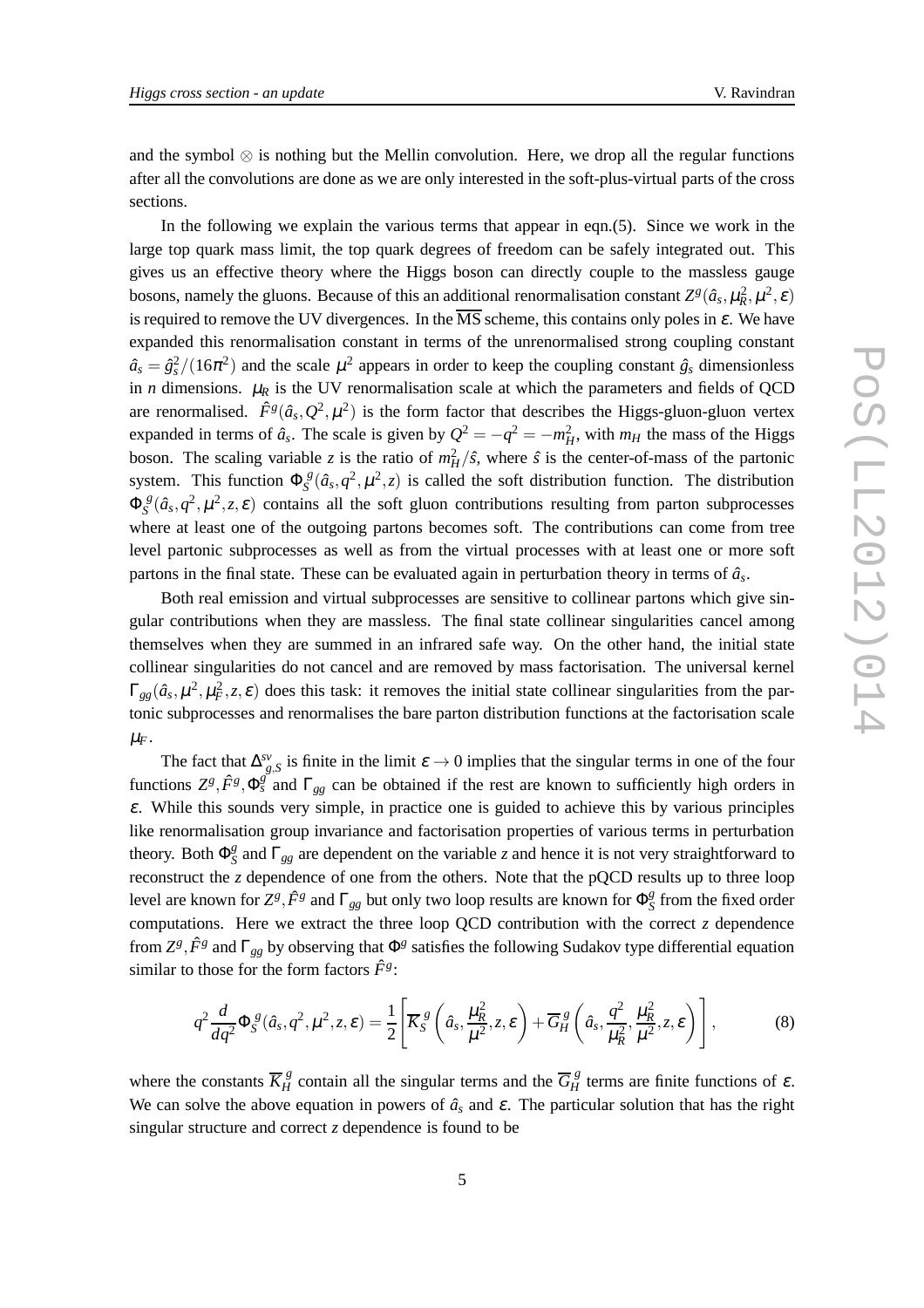$$
\Phi_p^I(\hat{a}_s, q^2, \mu^2, z, \varepsilon) = \Phi_p^I(\hat{a}_s, q^2(1-z)^2, \mu^2, \varepsilon)
$$
  
= 
$$
\sum_{i=1}^{\infty} \hat{a}_s^i \left( \frac{q^2(1-z)^2}{\mu^2} \right)^{i\frac{\varepsilon}{2}} S_{\varepsilon}^i \left( \frac{i \varepsilon}{1-z} \right) \hat{\phi}_p^{I,(i)}(\varepsilon),
$$
 (9)

where

$$
\hat{\phi}_P^{I,(i)}(\varepsilon) = \frac{1}{i\varepsilon} \left[ \overline{K}^{I,(i)}(\varepsilon) + \overline{G}_P^{I,(i)}(\varepsilon) \right].
$$
\n(10)

Note that  $\Psi_{S}^{g}$ *g*<sub>S</sub> or equivalently  $\Delta_{g,S}^{sv}$  is finite as  $\varepsilon \to 0$  (see eqn.(5)). The constants  $\overline{K}^{g,(i)}(\varepsilon)$  are determined by expanding the  $\overline{K}^g_S$  $\hat{s}$  in powers of the bare coupling constant  $\hat{a}_s$  as

$$
\overline{K}_{S}^{g}\left(\hat{a}_{s}, \frac{\mu_{R}^{2}}{\mu^{2}}, z, \varepsilon\right) = \delta(1-z) \sum_{i=1}^{\infty} \hat{a}_{s}^{i} \left(\frac{\mu_{R}^{2}}{\mu^{2}}\right)^{i\frac{\varepsilon}{2}} S_{\varepsilon}^{i} \overline{K}^{g,(i)}(\varepsilon).
$$
\n(11)

The constants  $\overline{G}_{S}^{g,(i)}$  $S_S^{(g,(i)}(\varepsilon)$  are related to the finite function  $\overline{G}_S^g$  $S_S^g(a_s(q^2), 1, z, \varepsilon)$  through the distributions  $\delta(1-z)$  and  $\mathscr{D}_j$ .  $\overline{G}_{S}^{g,(i)}$  $S^{(8)}(ε)$  can be expressed in terms of the renormalised coupling constant  $a_s$  with the argument  $q^2(1-z)^2$  as

$$
\sum_{i=1}^{\infty} \hat{a}_s^i \left( \frac{q^2 (1-z)^2}{\mu^2} \right)^{i\frac{\varepsilon}{2}} S_{\varepsilon}^i \overline{G}_S^{g,(i)}(\varepsilon) = \sum_{i=1}^{\infty} a_s^i \left( q^2 (1-z)^2 \right) \overline{\mathcal{G}}_{S,i}^g(\varepsilon)
$$
(12)

The constants  $\overline{K}^{g,(i)}(\varepsilon)$  and  $\overline{\mathscr{G}}_S^g$  $S_i(\varepsilon)$  can be obtained by demanding the finiteness of  $\Delta_{g,S}^{sv}$ . For example, the  $\varepsilon$  dependent terms in  $\overline{\mathscr{G}}_{S}^g$  $S$ <sub>*S*</sub>,*i*(**ε**) are determined from the fixed order (in *a<sub>s</sub>*) computations of cross sections and the finite parts of the form factors.  $\overline{\mathscr{G}}_S^g$  $S_{5,1}^g(\varepsilon)$  is known to all orders in  $\varepsilon$ ,  $\overline{\mathscr{G}}_{S_1}^g$  $S_{,2}^s(\varepsilon)$  to order  $\varepsilon$  and  $\overline{\mathscr{G}}_{S}^g$  $S_{,3}^g(\varepsilon)$  to order  $\varepsilon^0$ . The lowest order term  $\overline{\mathscr{G}}_{S_2}^{(1)}$  $S_{s,1}^{s}(\varepsilon)$  is known to all orders in  $\varepsilon$  because it is often straightforward to compute the fixed order soft contribution at lowest order. On the other hand, it is technically hard to determine  $\varepsilon$  dependent parts of soft cross sections beyond the lowest order  $a_s$ . The available constants  $\overline{K}^{I,(i)}(\varepsilon)$  and  $\overline{\mathscr{G}}_S^g$  $S_i(\varepsilon)$  can be found in [26]. Using all this information, the fixed order  $N^2LO$  soft-plus-virtual contribution to Higgs production can be obtained up to terms proportional to  $\delta(1-z)$ . In other words, we can determine the contributions coming from the distributions  $\mathscr{D}^i$  at order N<sup>2</sup>LO.

In the following, we will present our numerical results for Higgs production at NNLO as well as soft-plus-virtual contributions at  $N^2LO$  in perturbative QCD. We will examine the factorisation and the renormalisation scale dependence of the cross sections and the dependence coming from the choice of parton density sets. We choose the center-of-mass energy to be  $\sqrt{S} = 8$  TeV for the LHC. The standard model parameters that enter our computation are the Fermi constant  $G_F =$  $4541.68 \text{ pb} = 1.16637 \times 10^{-5} \text{GeV}^{-2}$  and the top quark mass  $m_t = 172.5 \text{ GeV}$ . We use LHAPDF to obtain various parton distribution sets and the corresponding strong coupling constants.

In table.1 we present NNLO and N<sup>3</sup>LO<sub>sv</sub> corrected Higgs production cross sections for  $\sqrt{S} = 8$ TeV using MSTW parton distribution functions [27] and the corresponding  $\alpha_s$ . We present the percentage variation when factorisation and renormalisation scales are independently as well as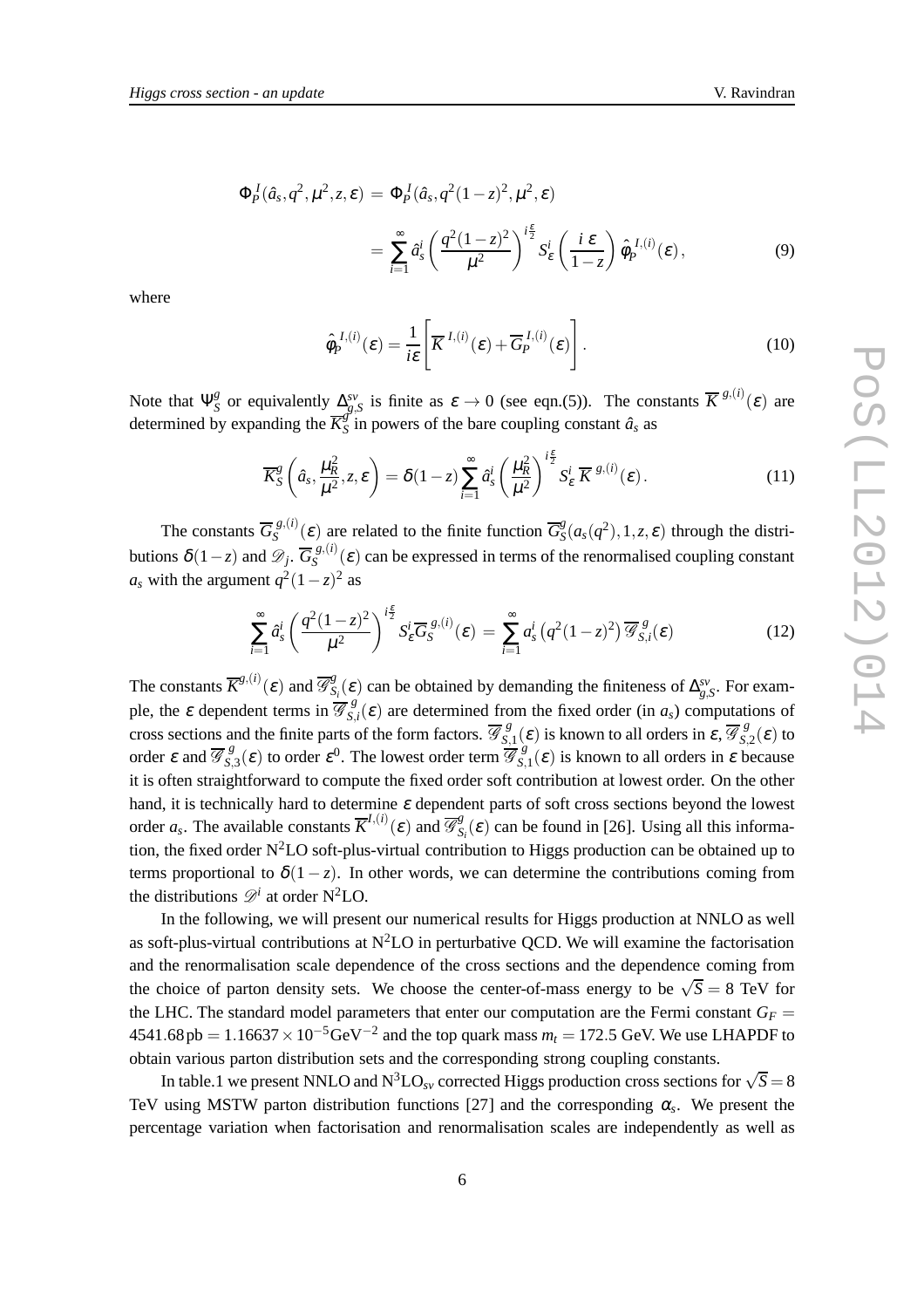| $m_H$ | NNLO  | $\mu_R$              | $\mu_{R,3}$          | $\mu_F$            | μ                    | $NNLO_{\overline{u}}$ | <b>PDF</b>         | $N^3LO_{SV}$ | $\mu_R$            |
|-------|-------|----------------------|----------------------|--------------------|----------------------|-----------------------|--------------------|--------------|--------------------|
| 120   | 19.98 | $+10.89$<br>$-10.46$ | $+16.81$<br>$-16.13$ | $-0.50$<br>$+0.58$ | $+10.47$<br>$-9.93$  | 22.07                 | $+2.49$<br>$-3.12$ | 20.83        | $+0.12$<br>$-2.46$ |
| 121   | 19.64 | $+10.87$<br>$-10.45$ | $+16.77$<br>$-16.10$ | $-0.48$<br>$+0.57$ | $+10.46$<br>$-9.93$  | 21.69                 | $+2.49$<br>$-3.12$ | 20.47        | $+0.11$<br>$-2.41$ |
| 122   | 19.31 | $+10.84$<br>$-10.43$ | $+16.73$<br>$-16.07$ | $-0.46$<br>$+0.55$ | $+10.45$<br>$-9.93$  | 21.33                 | $+2.50$<br>$-3.12$ | 20.13        | $+0.10$<br>$-2.37$ |
| 123   | 18.99 | $+10.82$<br>$-10.41$ | $+16.70$<br>$-16.04$ | $-0.43$<br>$+0.53$ | $+10.44$<br>$-9.93$  | 20.97                 | $+2.50$<br>$-3.12$ | 19.79        | $+0.10$<br>$-2.32$ |
| 124   | 18.68 | $+10.80$<br>$-10.39$ | $+16.66$<br>$-16.01$ | $-0.41$<br>$+0.51$ | $+10.43$<br>$-9.94$  | 20.62                 | $+2.51$<br>$-3.12$ | 19.46        | $+0.09$<br>$-2.28$ |
| 125   | 18.37 | $+10.77$<br>$-10.37$ | $+16.63$<br>$-15.99$ | $-0.39$<br>$+0.50$ | $+10.43$<br>$-9.94$  | 20.28                 | $+2.51$<br>$-3.13$ | 19.13        | $+0.08$<br>$-2.24$ |
| 126   | 18.07 | $+10.75$<br>$-10.35$ | $+16.59$<br>$-15.96$ | $-0.37$<br>$+0.47$ | $+10.42$<br>$-9.94$  | 19.95                 | $+2.52$<br>$-3.13$ | 18.82        | $+0.07$<br>$-2.19$ |
| 127   | 17.78 | $+10.73$<br>$-10.33$ | $+16.56$<br>$-15.93$ | $-0.35$<br>$+0.45$ | $+10.41$<br>$-9.95$  | 19.63                 | $+2.52$<br>$-3.13$ | 18.51        | $+0.06$<br>$-2.15$ |
| 128   | 17.49 | $+10.71$<br>$-10.31$ | $+16.52$<br>$-15.91$ | $-0.33$<br>$+0.42$ | $+10.41$<br>$-9.96$  | 19.31                 | $+2.53$<br>$-3.13$ | 18.21        | $+0.05$<br>$-2.10$ |
| 129   | 17.21 | $+10.68$<br>$-10.29$ | $+16.47$<br>$-15.88$ | $-0.30$<br>$+0.34$ | $+10.40$<br>$-10.01$ | 19.00                 | $+2.53$<br>$-3.13$ | 17.91        | $+0.04$<br>$-2.06$ |

**Table 1:** NNLO and  $N^3LO_{sv}$  corrected Higgs production cross sections for  $\sqrt{S} = 8$  TeV as a function of Higgs mass  $m_H$  using MSTW parton distribution functions. The percentage variations when factorisation and renormalisation scales which are independently as well as simultaneously varied between  $m_H/2$  and  $2m_H$  and  $m_H/3$  and  $3m_H$  (denoted by  $\mu_{R,3}$ ) are presented. Those due to the choice of the parton distribution functions within MSTW are also given.

| $m_H$ | <b>NNLO</b> | $\mu_R$             | $\mu_{R,3}$          | $\mu_F$            | $\mu$                         | $NNLO_{\overline{u}}$ | <b>PDF</b> | $N^3$ LO <sub>sv</sub> | $\mu_R$            |
|-------|-------------|---------------------|----------------------|--------------------|-------------------------------|-----------------------|------------|------------------------|--------------------|
| 120   | 18.51       | $+10.18$<br>$-9.91$ | $+15.67$<br>$-15.32$ | $-0.24$<br>$+0.37$ | $+9.93$<br>$-9.63$            | 20.35                 | $\pm 4.27$ | 21.04                  | $+0.06$<br>$-2.39$ |
| 121   | 18.18       | $+10.13$<br>$-9.88$ | $+15.58$<br>$-15.28$ | $-0.10$<br>$+0.40$ | $+10.05$<br>$-9.58$           | 20.00                 | $\pm 4.25$ | 20.62                  | $+0.17$<br>$-2.28$ |
| 122   | 17.89       | $+10.15$<br>$-9.88$ | $+15.62$<br>$-15.28$ | $-0.20$<br>$+0.34$ | $+9.91$<br>$-9.63$            | 19.66                 | ±4.35      | 20.32                  | $+0.09$<br>$-2.29$ |
| 123   | 17.58       | $+10.13$<br>$-9.86$ | $+15.59$<br>$-15.25$ | $-0.18$<br>$+0.33$ | $+9.91$<br>$-9.63$            | 19.33                 | $\pm 4.40$ | 19.97                  | $+0.10$<br>$-2.25$ |
| 124   | 17.29       | $+10.11$<br>$-9.85$ | $+15.57$<br>$-15.23$ | $-0.16$<br>$+0.31$ | $+9.90$<br>$-9.64$            | 19.00                 | ±4.43      | 19.63                  | $+0.09$<br>$-2.21$ |
| 125   | 16.99       | $+10.08$<br>$-9.83$ | $+15.52$<br>$-15.20$ | $-0.12$<br>$+0.28$ | $+9.91$<br>$-9.65$            | 18.67                 | ±4.75      | 19.28                  | $+0.12$<br>$-2.15$ |
| 126   | 16.71       | $+10.06$<br>$-9.81$ | $+15.49$<br>$-15.17$ | $-0.13$<br>$+0.25$ | $+9.87$<br>$-9.66$            | 18.36                 | ±4.54      | 18.96                  | $+0.13$<br>$-2.11$ |
| 127   | 16.43       | $+10.04$<br>$-9.79$ | $+15.46$<br>$-15.15$ | $-0.03$<br>$+0.27$ | $+9.96$<br>$-9.63$            | 18.07                 | ±4.26      | 18.64                  | $+0.14$<br>$-2.06$ |
| 128   | 16.16       | $+10.01$<br>$-9.77$ | $+15.41$<br>$-15.12$ | $-0.01$<br>$+0.26$ | $+9.99$<br>$-9.63$            | 17.77                 | ±4.69      | 18.32                  | $+0.14$<br>$-2.02$ |
| 129   | 15.91       | $+10.02$<br>$-9.77$ | $+15.42$<br>$-15.11$ | $-0.08$<br>$+0.05$ | $\overline{+9.85}$<br>$-9.79$ | 17.48                 | $\pm 4.62$ | 18.04                  | $+0.15$<br>$-1.98$ |

**Table 2:** Same as table.1 but with ABM parton distribution functions

simultaneously varied between  $m_H/2$  and  $2m_H$  (named by  $\mu_R, \mu_F, \mu$  respectively). The column denoted by  $\mu_{R,3}$  is obtained by varying the renormalisation scale in the range  $m_H/3 \leq \mu_R \leq 3m_H$ . In the column denoted by NNLO<sub>*II*</sub>, the cross sections are obtained for a fixed scale  $\mu_R = \mu_F = m_H/2$ which is supposed to mimic the NNLL threshold resummed results. Also we have presented the percentage variation of the cross sections due to the choice of the parton distribution functions within MSTW (denoted by PDF). In the last column, we have listed the percentage variation of the cross section when the renormalisation scale is in the range  $m_H/2 \leq \mu_R \leq 2m_H$ . For  $N^3LO_{sv}$ , we have used NNLO PDFs but four loop corrected  $\alpha_s$  because N<sup>3</sup>LO<sub>SV</sub> PDFs are not yet available. This approximation is still okay because only mild  $\mu_F$  dependence is seen at NNLO level. In table.2 we present similar results using ABM11 parton distribution functions [28]. We find that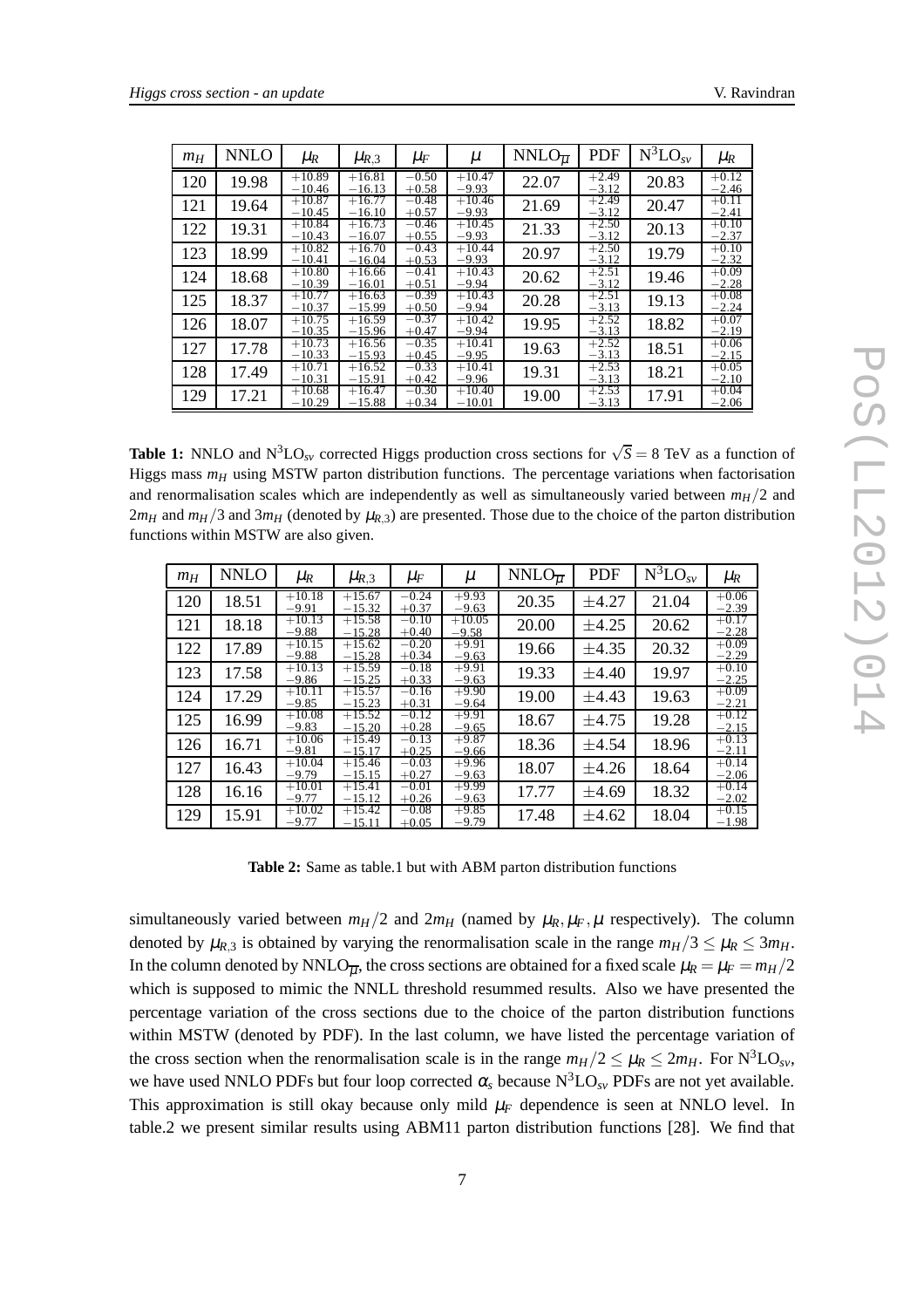| $m_H$ | <b>NNLO</b> |            |       |              | $N^3LO_{SV}$ |       |       |              |  |
|-------|-------------|------------|-------|--------------|--------------|-------|-------|--------------|--|
|       | <b>MSTW</b> | <b>ABM</b> | CT    | <b>NNPDF</b> | <b>MSTW</b>  | ABM   | CT    | <b>NNPDF</b> |  |
| 120   | 19.98       | 18.51      | 19.86 | 21.00        | 20.83        | 21.04 | 20.26 | 20.91        |  |
| 121   | 19.64       | 18.18      | 19.52 | 20.65        | 20.47        | 20.62 | 19.91 | 20.56        |  |
| 122   | 19.31       | 17.89      | 19.20 | 20.30        | 20.13        | 20.32 | 19.57 | 20.21        |  |
| 123   | 18.99       | 17.58      | 18.88 | 19.96        | 19.79        | 19.97 | 19.24 | 19.87        |  |
| 124   | 18.68       | 17.29      | 18.57 | 19.63        | 19.46        | 19.63 | 18.92 | 19.54        |  |
| 125   | 18.37       | 16.99      | 18.27 | 19.31        | 19.13        | 19.28 | 18.61 | 19.21        |  |
| 126   | 18.07       | 16.71      | 17.97 | 18.99        | 18.82        | 18.96 | 18.31 | 18.89        |  |
| 127   | 17.78       | 16.43      | 17.68 | 18.66        | 18.51        | 18.64 | 18.01 | 18.53        |  |
| 128   | 17.49       | 16.16      | 17.39 | 18.52        | 18.21        | 18.32 | 17.72 | 18.61        |  |
| 129   | 17.21       | 15.91      | 17.12 | 18.09        | 17.91        | 18.04 | 17.43 | 17.99        |  |

**Table 3:** Higgs production cross section as a function of *m<sup>H</sup>* using MSTW,ABM, CT and NNPDF parton distribution functions (in particular their central pdfs).

the renormalisation scale gives 10% variation if  $\mu_R$  is varied in the range  $m_H/2 \leq \mu_R \leq 2m_H$  and increases to 16% in the range  $m_H/3 \leq \mu_R \leq 3m_H$  indicating that the NNLO corrected cross section does not sufficiently stabilise the cross section warrenting a full  $N<sup>3</sup>LO$  corrected results. As is clear from the last column, the  $N^3LO_{SV}$  corrected results show significant reduction in  $\mu_R$  dependence. In table.3 we present NNLO and  $N<sup>3</sup>LO<sub>sv</sub>$  corrected Higgs production cross sections using CT10 [29] and NNPDF [30] along with results obtained with MSTW and ABM PDFs to compare the results from various PDF groups. We have chosen  $\mu_R = \mu_F = m_H$ . With respect to the MSTW predictions, ABM gives 7.5% smaller cross sections, CT gives 0.5% smaller cross sections and NNPDF gives 5% larger cross sections. At  $N^3LO_{SV}$  level, we find that ABM give 0.8% larger cross sections while CT gives 2.7% smaller cross sections and NNPDF gives 0.41% larger cross sections. Surprisingly they are all very close to each other over the entire mass range considered here.

In this article, we have updated the Higgs production cross sections at NNLO level computed in the large top mass limit using recent parton density sets. We have also studied the role of N<sup>3</sup>LO soft-plus-virtual effects to reduce the renormalisation scale uncertainty. We find that the renormalisation scale dependence is much larger than the factorisation scale dependence at NNLO level and the  $N<sup>3</sup>LO$  (soft-plus-virtual) corrections reduce the renormalisation scale dependence considerably. We also find that the PDF uncertainty is significant not only within a given PDF set, but also among various sets.

Acknowledgement: We thank S. Alekhin and J. Blümlein for their help on ABM PDF sets.

#### **References**

- [1] K. G. Chetyrkin, B. A. Kniehl and M. Steinhauser, Nucl. Phys. B **510**, 61 (1998) [arXiv:hep-ph/9708255].
- [2] S. Dawson, Nucl. Phys. B **359**, 283 (1991).
- [3] A. Djouadi, M. Spira and P. M. Zerwas, Phys. Lett. B **264**, 440 (1991).